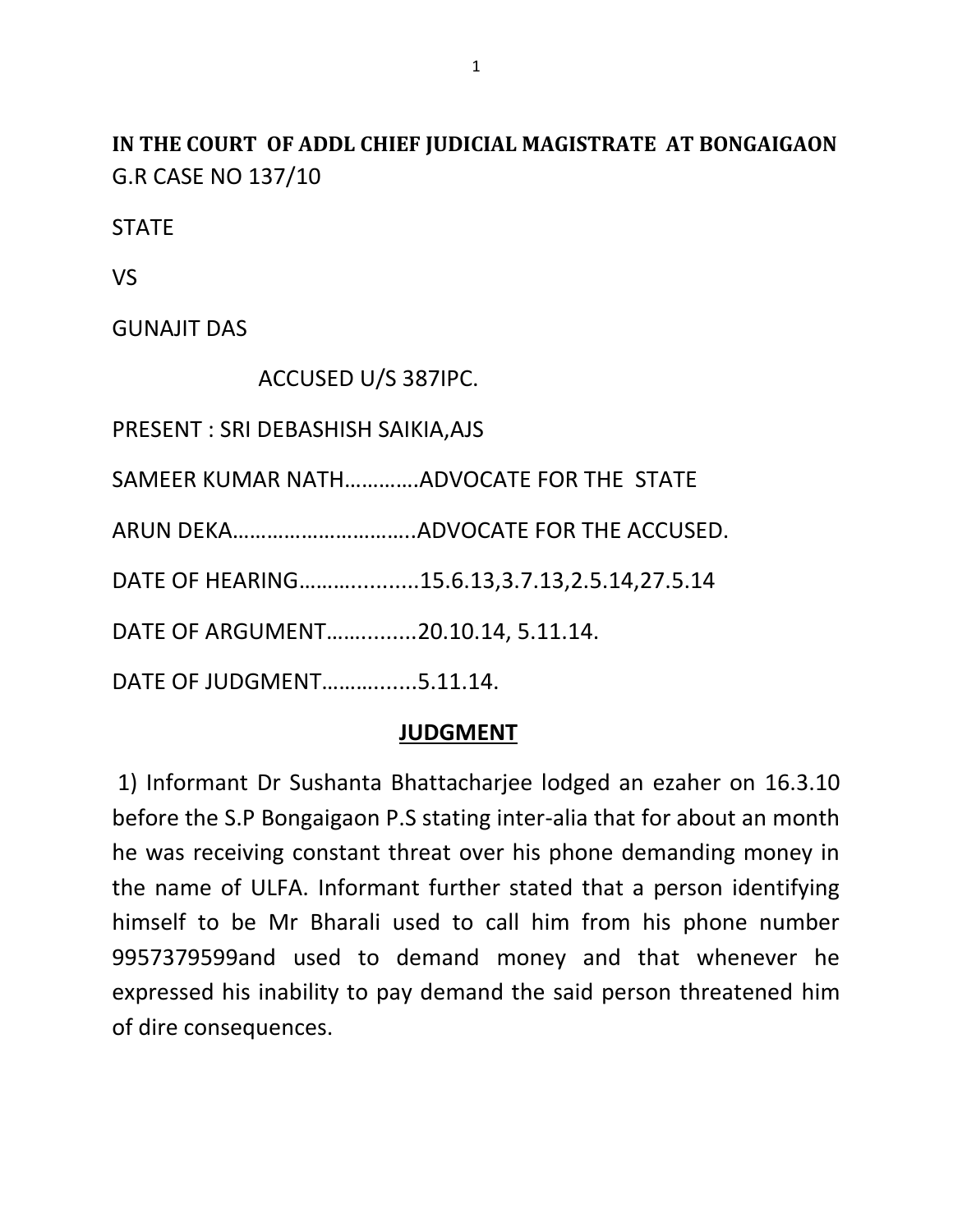2) Police on receipt of the above complaint registered a case vide Bongaigaon P.S case no 42/10 u/s 387 IPC r/w sec 10/13 UA(P) act and started investigation of the case. On completion of investigation charge sheet was filed against the accused u/s 387IPC.

3) Cognisance of the case was taken and process was issued against the accused. On appearance of the accused copy of the case was furnished. Vide order dt 7.7.12 my learned predecessor in chair framed a formal charge u/s 387IPC which on being read over and explained the accused pleaded not guilty and claimed to be tried. Prosecution in order to prove its case examined four witnesses including the I/O.

4) The plea of the accused persons is that of total denial. Statement of the accused u/s 313 CrPC was recorded in which the accused reiterated his defence plea. Accused however declined to adduce evidence. I have heard arguments forwarded by the learned counsel of both sides.

**The only point for determination is** : Whether the accused in order to commit extortion put the informant in fear of death or grievous hurt ?

## **DISCUSSION,DECISIONS AND REASONS THEREFOR:**

In order to bring home a charge u/s 387 IPC prosecution is supposed to prove the following ingredients that (i) That the accused put any person in fear, or (ii) the accused attempted to put any person in fear,of any injury and (iii) the accused did so in order to the committing of extortion and ( iv) further the fear the victim was put to is one of death or grievous hurt.

Now in order to ascertain as to whether the prosecution has been able to prove the above ingredients the evidence of the prosecution witnesses have to minutely perused. Pw1 is the informant Dr Sushanta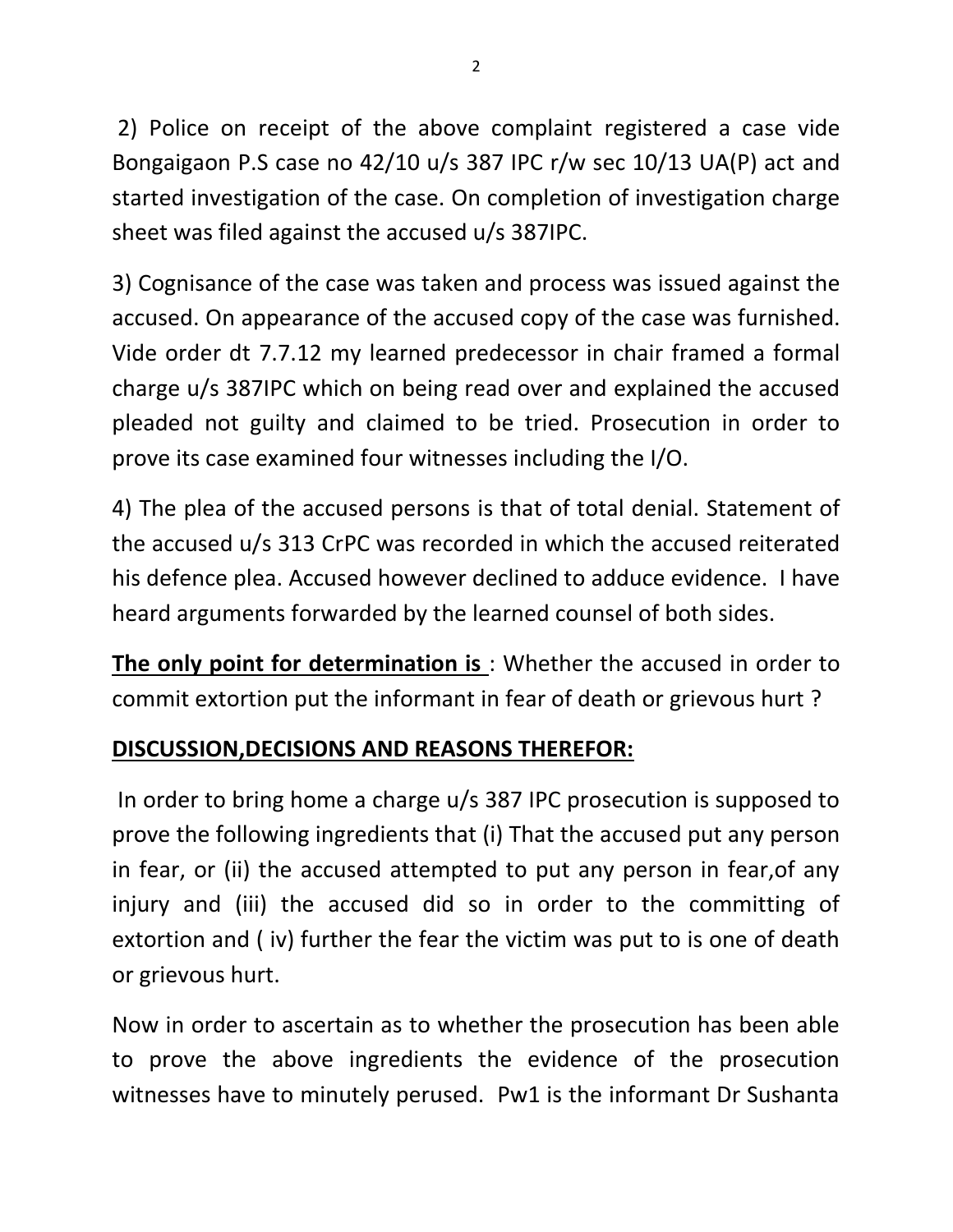Bhattacharjee. In his evidence Pw1 deposed that in between  $15^{th}$ February 2010 and  $16<sup>th</sup>$  March 2010 he was regularly pressurized by a person identifying himself to be one Mr Bharali, a member of ULFA organization over his mobile by demanding ten lakhs from him. Pw1 further deposed that when he expressed his inability to pay the said amount the caller threatened to kill him if the demand was not met. PW1 further deposed that accused Gunajit one day came and asked him as to whether any person has demanded money from him and when he narrated about the demand so made over his phone by one person identifying himself to be Mr Bharali of ULFA organization, accused told him that the said organization has sent him to negotiate with him about the demand so made. Pw1 deposed that he knew accused Gunajit and later he came to know that he was involved with another in the instant case. PW1 also deposed that later when the said caller again demanded money he informed the matter to the S.P Bongaigaon in the form of a written ezaher which he identified as Ext1. PW1 however did not clarify as to how he came to know the involvement of accused in the instant case.

Pw2 is Monojit Das is witness to the seizure of a mobile handset from the accused vide seizure list Ext2. Pw2 clarified in his cross that the police told him that they have seized the said mobile handset from the accused and he was asked to put his signature on the seizure list, which he did. Pw3 another seizure witness Sanjay Borgoiary too deposed in tune with Pw2.

Pw4 is the I/O of the case S.I Paramanda Bora. In his evidence he deposed that in course of is investigation he has collected he phone subscriber call details of mobile number 9957379599 and it came to the fore that the said number belongs to a subscriber namely Hamida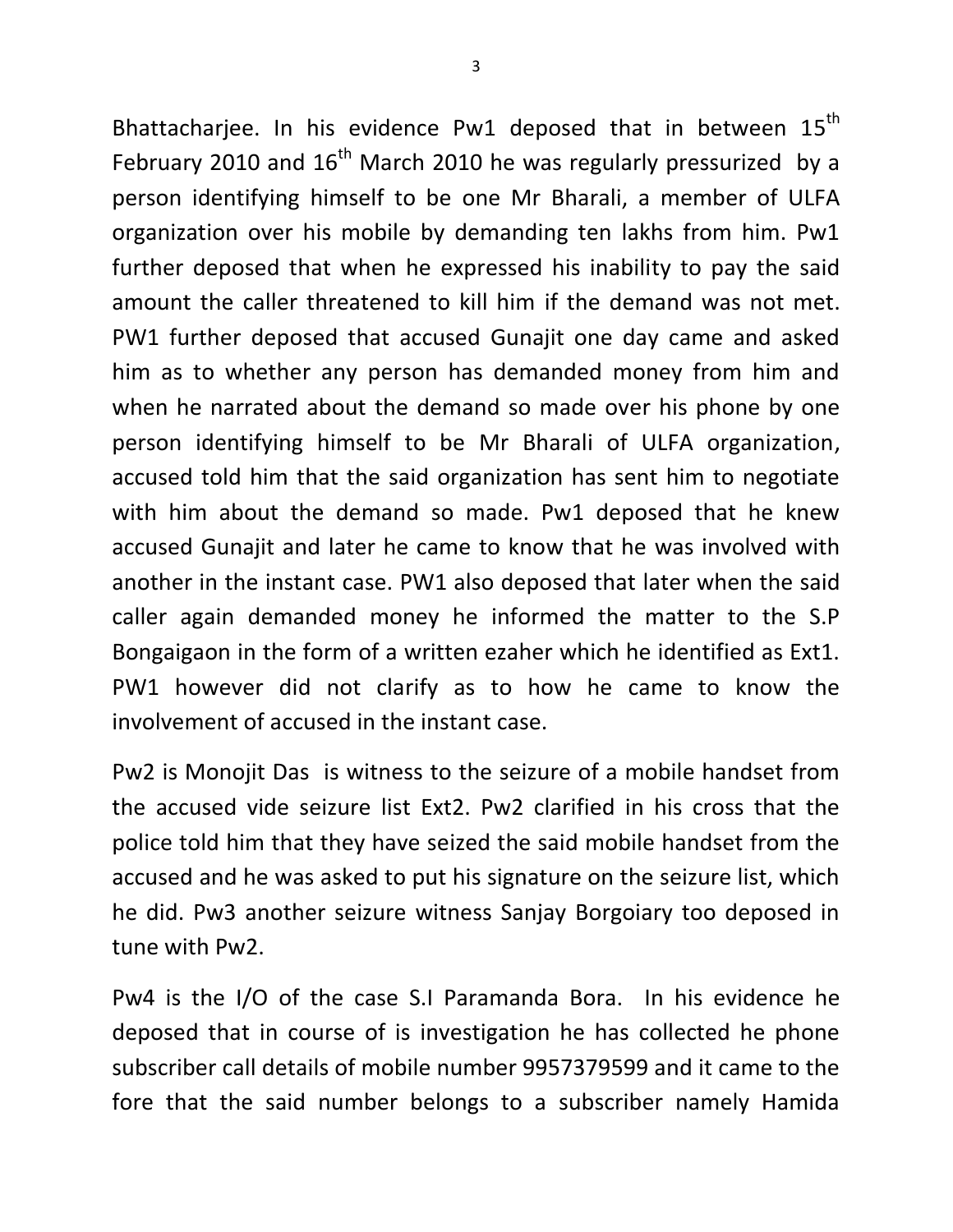Khatun but from the said phone number a male person makes the call. Pw4 further deposed that in course of the investigation it also came to light that the mobile number belonging to accused which is 9954665790 has connection with the mobile number from which the informant used to receive demand for money. Pw4 also deposed that when the accused was questioned he admitted his guilt before him. This in nutshell is the evidence on record.

A perusal of the evidence of the prosecution witnesses goes to show that there is no direct evidence against the accused. In the instant case the accused has not made any demand to the informant by himself and that prosecution contends that the accused is indirectly involved in the extortion. Prosecution has sought to bring home the charge against the accused on the basis of circumstantial evidence. The circumstantial evidence which the prosecution relies upon is:

- i) That the subscriber details, of the mobile number from which a person identifying himself to be Mr Bharali used to place demands of money to the informant, has shown that the accused Gunajit Das constantly kept contact with the said mobile number, thereby raising an inference that the accused was in hand in glove with the bearer of mobile number from which the demand orders are made to the informant and as such there is suspicion of the involvement of the accused.
- ii) that the accused has admitted his guilt before the I/O in course of the investigation.
- iii) That accused Gunajit himself came to the informant and after inquiring in respect of any demand for money by a organization , he revealed his intention of becoming the negotiator between the organization and the informant , as directed by the organization .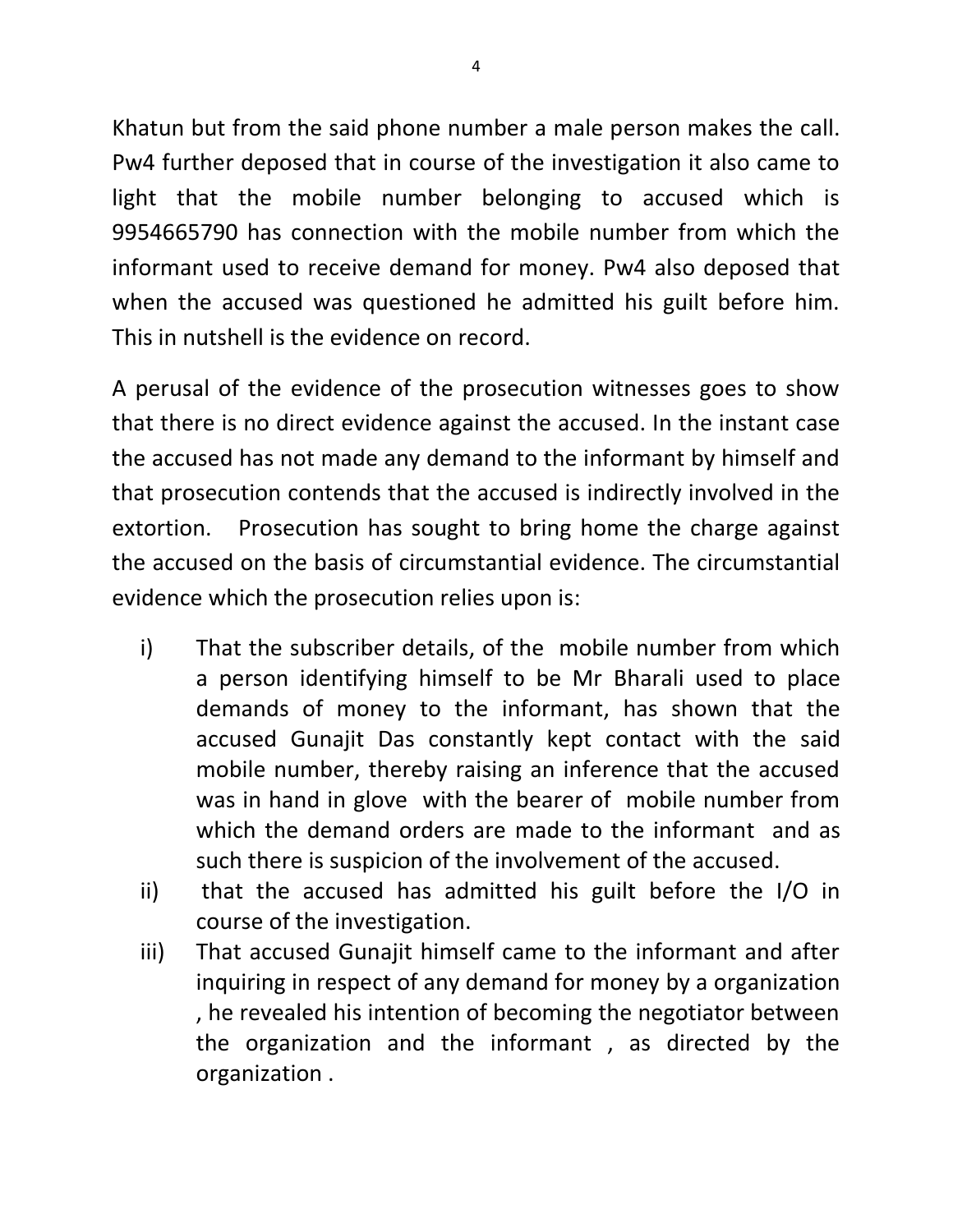So far as the first circumstance is concerned, it appears that from the subscriber details it is found that the mobile number from which Mr Bharali used to make demand to the informant belongs to one Hamida Begum, but surprisingly the I/O has not examined the said Hamida Begum in the instant case to ascertain as to who uses her mobile to make demands to the informant. Again the I/O has also not collected any materials to show that the male voice from which calls are made from the mobile number belonging to Hamida Begum is that of the accused. The accused may have contact with the mobile number belonging to Hamida Begum, but in absence of any concrete evidence, the involvement of the accused in the above facts cannot be said to have established the involvement of the accused with the crime.

So far as second instance is concerned, the law is very clear that confession made by an accused before a police officer is not admissible in the eye of law, and hence the above circumstance is also of no help to the prosecution.

Coming to the third circumstance, the same also by itself would not establish that the accused was directly or indirectly involved in making a demand to the informant. What follows thereby is that accused may have come to negotiate with the informant on the direction of some other person or might have come on his own accord. But there is no evidence that the accused had himself taken part in placing the alleged demand by the name of "bharali" or that the accused was acting in concert with any other person, in making demand of money from the informant. Prosecution has failed to fill in the peg in the said circumstantial chain .Therefore the instant circumstance cannot by itself would establish the complicity of the accused particularly when